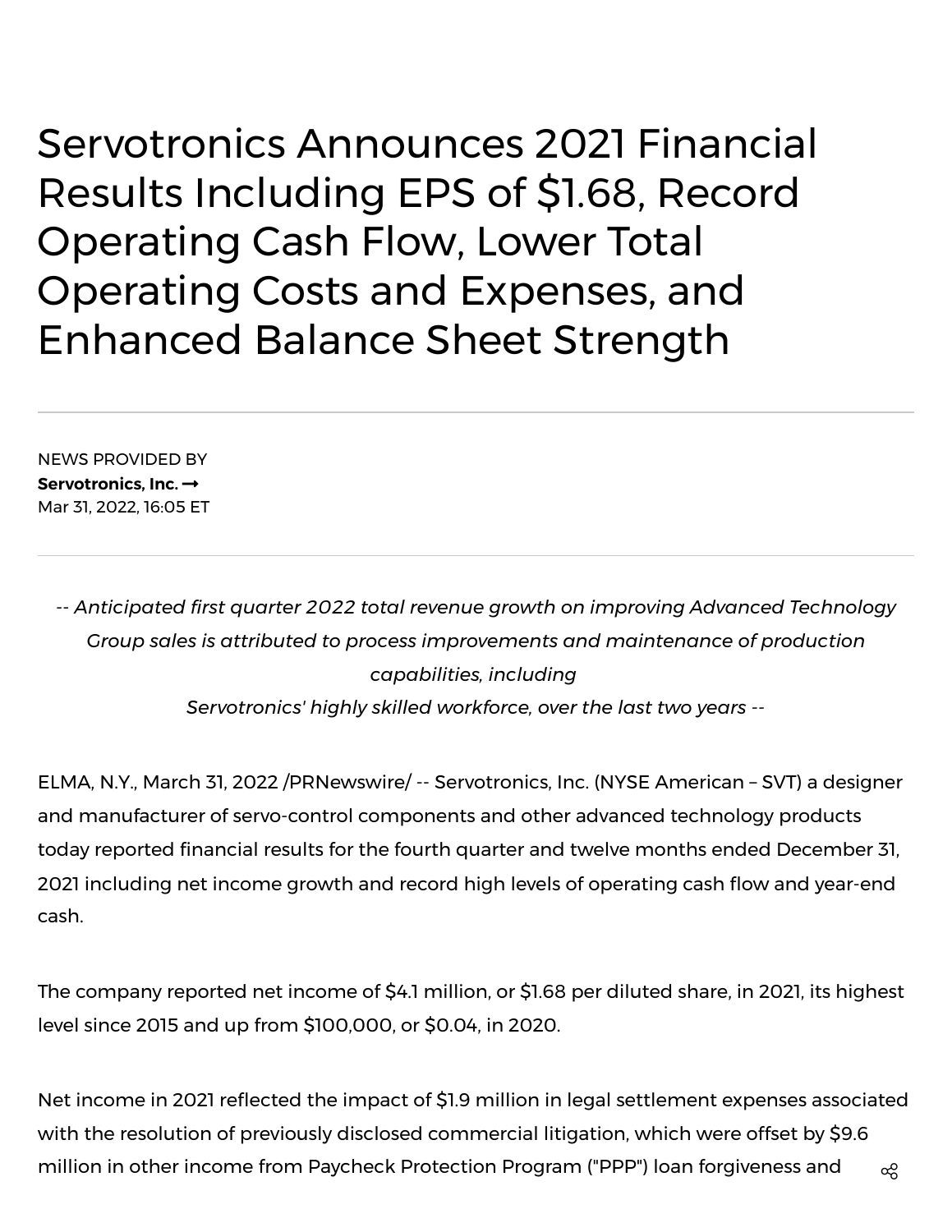employee retention credits ("ERC"). The federal PPP and ERC stimulus programs supported successful efforts to prevent involuntary workforce reductions since the outset of the Covid-19 pandemic, as part of a strategy to recruit and retain the Servotronics advanced manufacturing employees who are essential to the company's ability to meet and exceed commercial, government, defense, and other customers' high standards for quality, reliability and on-time delivery.

"We attribute fourth quarter 2021 revenue stability and expected first quarter 2022 revenue growth to our commitment to use what we viewed as a temporary delay in Servotronics' largest-customer orders over the last two years as an opportunity for improvement," said Chief Operating Officer James C. Takacs. "We implemented a number of process-improvement initiatives, preserved inventories of essential material and components for our proprietary products, and maintained our production capabilities, including our advanced manufacturing and engineering workforce in Western New York. In 2021, we also reduced total operating costs and expenses, and enhanced the company's cash position, positioning Servotronics to rapidly respond to a recovery in Advanced Technology Group orders, deliver on long-term contracts, and pursue new markets for our products in 2022 and beyond."

As publicly announced in 2021, Servotronics Board of Directors commenced a national search for a new chief executive officer. The Board has also initiated the process of recruiting diverse, highly-qualified independent directors with experience relevant to its businesses and operations. Both of these important initiatives are well underway.

Consolidated annual revenues were \$40.6 million in 2021 compared to \$49.8 million the year prior, reflecting a reduction in units shipped by its Advanced Technology Group (ATG) and Consumer Products Group (CPG) segments, which primarily resulted from the impact of the pandemic on key customers.

Fourth quarter consolidated revenues remained relatively stable, at \$10.6 million in each of 2021 and 2020. Fourth quarter ATG revenues grew to \$8.2 million in 2021, up 8.3% from 2020, reflecting a recovery in units shipped. This offset fourth quarter CPG revenue declining to \$2.4 million, down 22.0% from the last three months of 2020.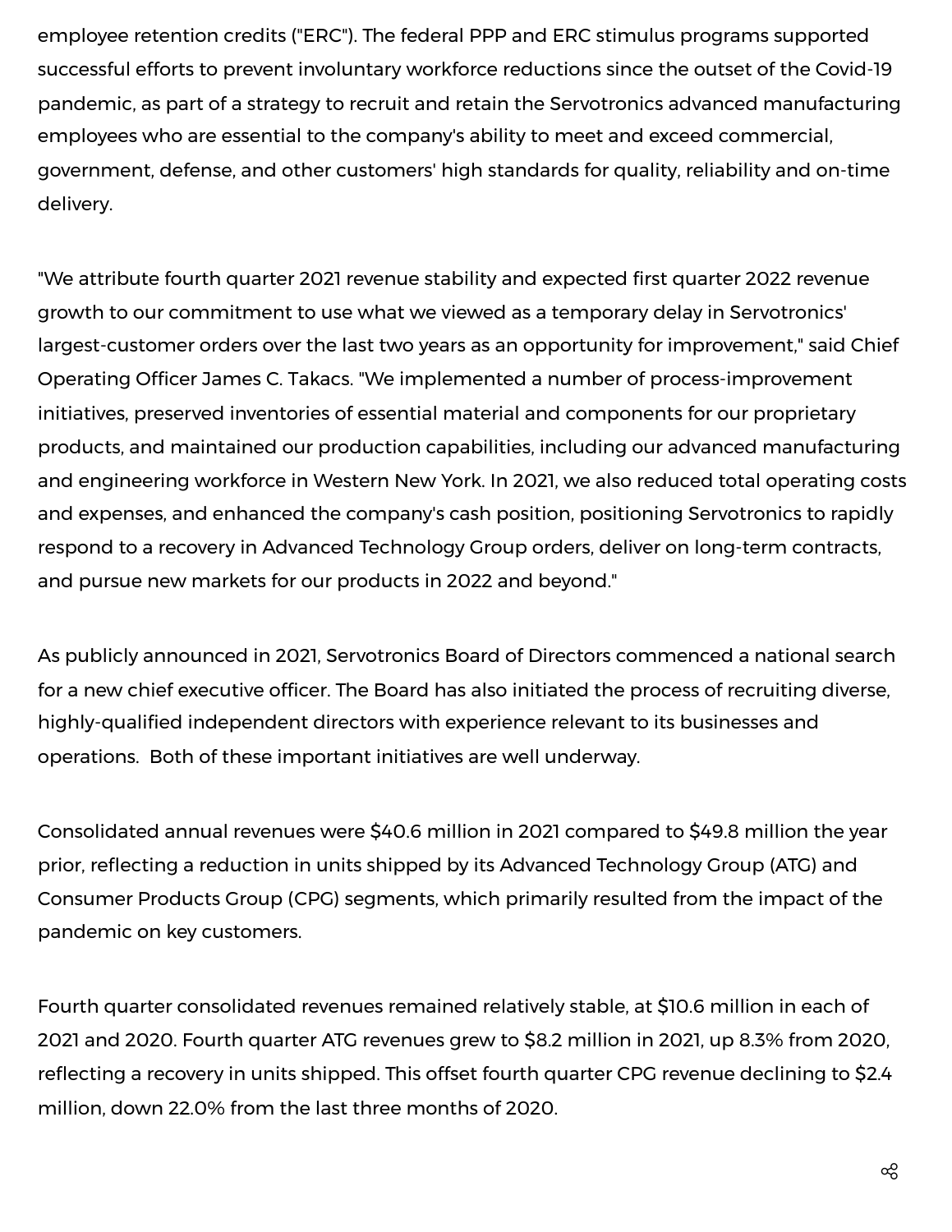Servotronics expects to report first quarter 2022 consolidated revenue growth, over the first and fourth quarters of 2021, driven primarily by increases in ATG revenue and units shipped under long-term prime contracts and subcontracts. The company signed two new long-term contracts in 2021 and one in the first quarter of 2022 with ATG customers.

| (\$000s)            | 4Q21    | 3Q21    | <b>2Q21</b> | 1Q21    | 4Q20    | <b>FY21</b> | <b>FY20</b> |  |  |
|---------------------|---------|---------|-------------|---------|---------|-------------|-------------|--|--|
|                     |         |         |             |         |         |             |             |  |  |
| Revenue             |         |         |             |         |         |             |             |  |  |
| ATG                 | \$8,182 | \$8,449 | \$7,823     | \$7,223 | \$7,554 | \$31,677    | \$40,782    |  |  |
| <b>CPG</b>          | 2,373   | 2,466   | 2,205       | 1,837   | 3,041   | 8,881       | 9,062       |  |  |
| Consolidated        | 10,555  | 10,915  | 10,028      | 9,060   | 10,595  | 40,558      | 49,844      |  |  |
|                     |         |         |             |         |         |             |             |  |  |
| <b>Gross Margin</b> |         |         |             |         |         |             |             |  |  |
| <b>ATG</b>          | \$1,467 | \$1,687 | \$1,581     | \$1,013 | \$609   | \$5,748     | \$7,342     |  |  |
| <b>CPG</b>          | $-116$  | 85      | 291         | $-20$   | 64      | 240         | 898         |  |  |
| Consolidated        | 1,351   | 1,772   | 1,872       | 993     | 673     | 5,988       | 8,240       |  |  |
|                     |         |         |             |         |         |             |             |  |  |
| <b>Gross Margin</b> |         |         |             |         |         |             |             |  |  |
| <b>ATG</b>          | 17.9%   | 20.0%   | 20.2%       | 14.0%   | 8.1%    | 18.1%       | 18.0%       |  |  |
| <b>CPG</b>          | $-4.9%$ | 3.4%    | 13.2%       | $-1.1%$ | 2.1%    | 2.7%        | 9.9%        |  |  |
| Consolidated        | 12.8%   | 16.2%   | 18.7%       | 11.0%   | 6.4%    | 14.8%       | 16.5%       |  |  |

Consolidated gross margin was \$6.0 million or 14.8% of revenue in 2021, compared to \$8.2 million or 16.5% for 2020. ATG gross margin stability at 18.1% in 2021, up 10 basis points from the year prior, was offset by a CPG gross margin of 2.7% in 2021, down 720 basis points from the year prior.

For the fourth quarter, consolidated gross margin increased to \$1.4 million or 12.8% of revenue in 2021, approximately doubling from the \$673,000 or 6.4% reported in 2020.

The company believes that its production resources and maintenance of a highly skilled advance manufacturing workforce have positioned Servotronics well for recovering orders, which will be critical to reducing per-unit costs and sustainably enhancing gross margin. As the ATG revenue volume increases it is expected that the utilization of the production resources will improve and improve gross margin percentages similar to the first half of 2020. The company also expects to see improvement in the CPG gross margin percentages.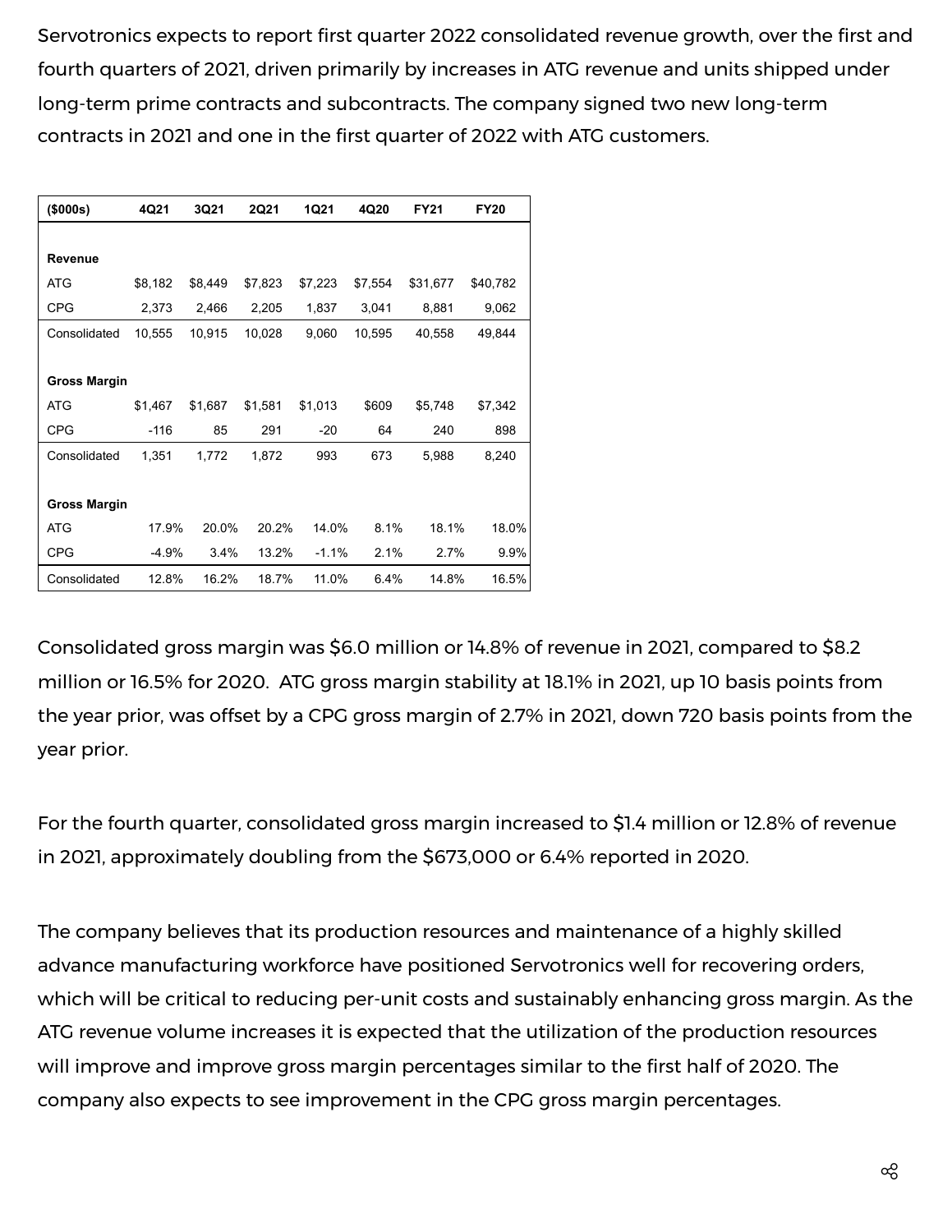The company's total annual operating costs and expenses declined on lower revenue to \$45.9 million in 2021, down 7.5% from \$49.6 million the year prior to their lowest level since 2018. Fourth quarter total operating costs and expenses declined on lower revenue to \$11.7 million in 2021, down 0.7% from \$11.8 million in 2020.

Annual operating costs and expenses in 2021 declined in spite of the third quarter accrual of \$1.9 million for legal settlements resolving two previously disclosed and unrelated commercial litigation matters. This included \$1.8 million to resolve litigation commenced in July 2013 with Aero, Inc. and \$90,000 to resolve litigation commenced in March 2016 with an independent contractor for one of the company's wholly-owned subsidiaries.

Annual operating costs and expenses in 2021 also reflected initiatives designed to recruit and retain advanced manufacturing and engineering employees in what has been widely recognized as one of the most competitive U.S. labor markets in generations. For example, 2021 wage enhancements included, but were not limited to, higher minimum starting pay for new hourly employees, higher second-shift hourly pay, safety certification compensation, and implementation of a pay raise across the entire workforce. In addition, benefits enhancements include expanded time off policies, hybrid scheduling, and flexibility including an optional four-day, 40-hour work week.

Servotronics generated all-time-high annual operating cash flow of \$4.6 million in 2021, up 455.8% from 2020. The company's total cash balance grew by 60.8% in 2021 to a record yearend cash balance of \$9.5 million on December 31. Total working capital grew by 9.6% in 2021 to \$34.1 million on December 31, primarily due to the increase in our cash position.

The company believes its cash generating capability and financial condition, together with available credit facilities, will be adequate to meet future operating and investing needs. Its credit facilities include but are not limited to a \$6.0 million line of credit, of which \$4.25 million was outstanding at December 31, 2021.

During the fourth quarter of 2021 the company completed a previously disclosed remediation plan addressing internal controls over financial reporting related to inventory and postretirement benefits. The company continues to implement a remediation plan to address internal control deficiencies related to the assessment and documentation of certain entity- $^{\alpha\!\otimes\!}$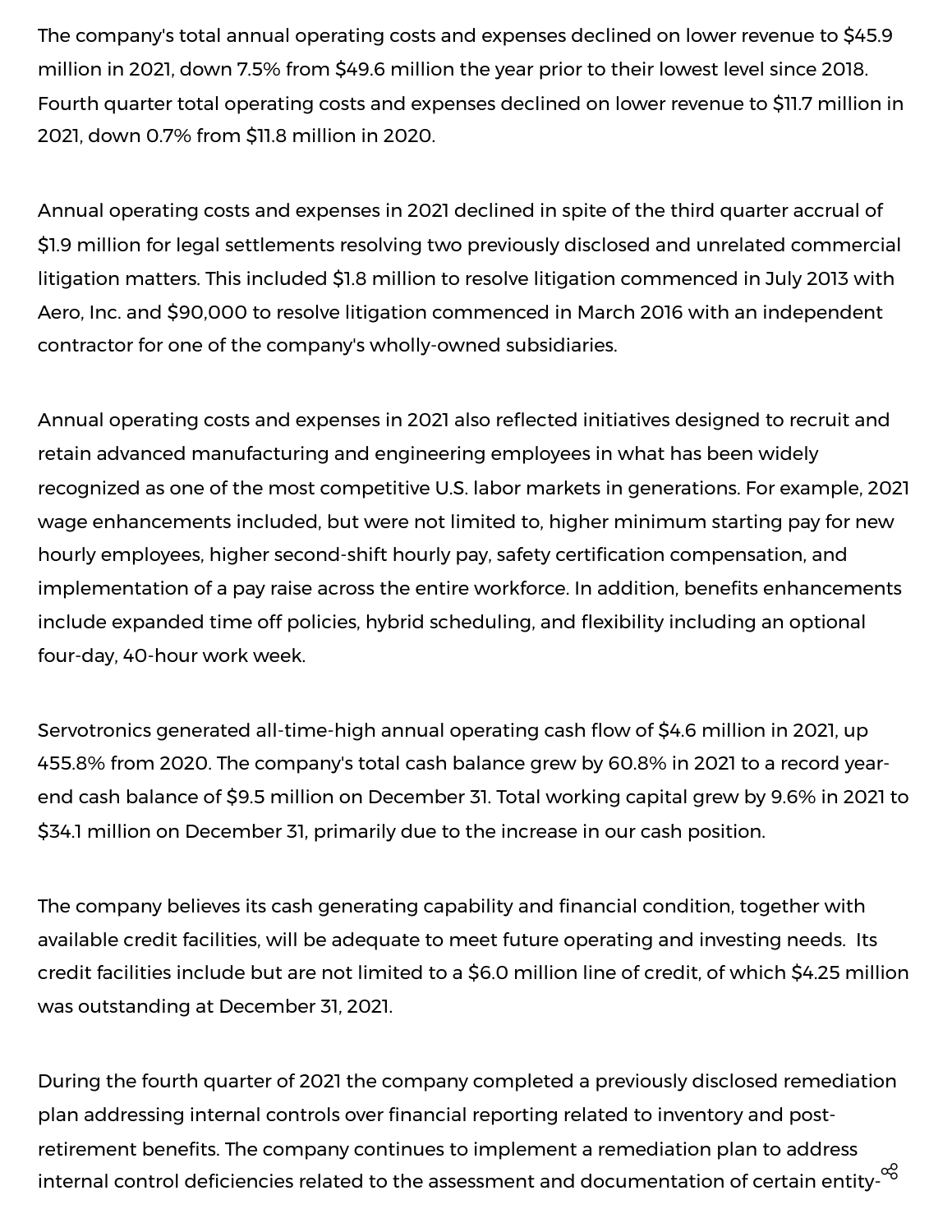level controls and the design and implementation of certain IT general controls including information technology policies, risk assessments, offsite backup, and monitoring that were identified as of December 31, 2021 and had no material impact on Servotronics' financial position, results of operations or cash flows.

## ABOUT SERVOTRONICS

The Company is composed of two groups – the Advanced Technology Group (ATG) and the Consumer Products Group (CPG). The ATG primarily designs, develops and manufactures servo controls and other components for various commercial and government applications (i.e., aircraft, jet engines, missiles, manufacturing equipment, etc.). The CPG designs and manufactures cutlery, bayonets, pocket knives, machetes and combat knives, survival, sporting, agricultural knives and other edged products for both commercial and government applications.

## FORWARD-LOOKING STATEMENTS

This news release contains certain "forward-looking statements" within the meaning of the Private Securities Litigation Reform Act of 1995, including statements the Company makes regarding expected operating results, the utilization of production resources and liquidity to fund its business operations. Forward-looking statements involve numerous risks and uncertainties which may cause the actual results of the Company to be materially different from future results expressed or implied by such forward-looking statements. There are a number of factors that will influence the Company's future operations, including: uncertainties in today's global economy, including political risks, adverse changes in legal and regulatory environments, and difficulty in predicting defense appropriations, the introduction of new technologies and the impact of competitive products, the vitality of the commercial aviation industry and its ability to purchase new aircraft, the willingness and ability of the Company's customers to fund long-term purchase programs, and market demand and acceptance both for the Company's products and its customers' products which incorporate Company-made components, the Company's ability to accurately align capacity with demand, the availability of financing and changes in interest rates, the outcome of pending and potential litigation, the severity, magnitude and duration of the COVID-19 pandemic, including impacts of the pandemic and of businesses' and governments' responses to the pandemic on our operations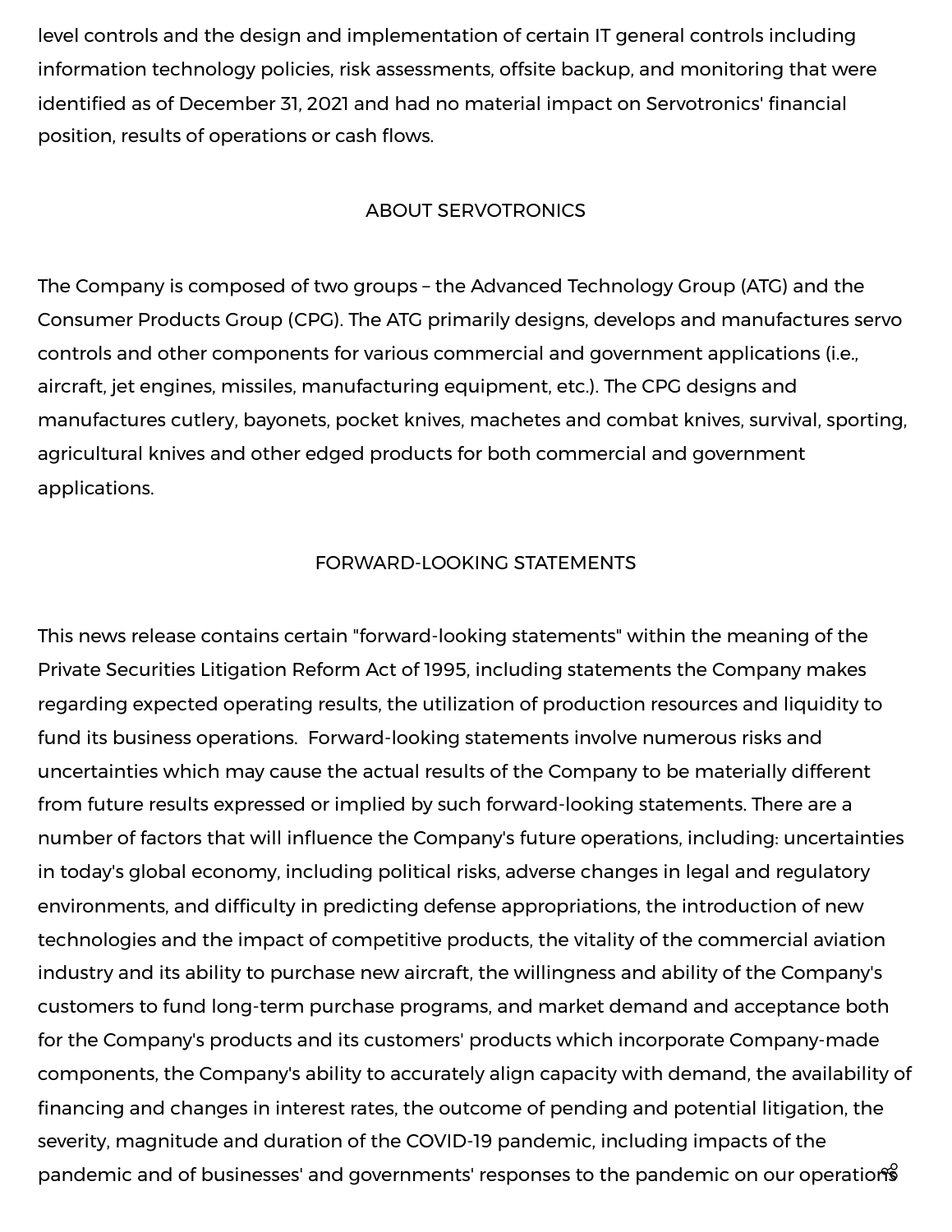and personnel, and on commercial activity and demand across our and our customers' businesses, and on global supply chains and the additional risks discussed in the Company's filings with the Securities and Exchange Commission. Readers are cautioned not to place undue reliance on forward-looking statements, which reflect management's analysis only as of the date hereof. The Company assumes no obligation to update forward-looking statements, whether as a result of new information, future events or otherwise.

# SERVOTRONICS, INC. (SVT) IS LISTED ON NYSE American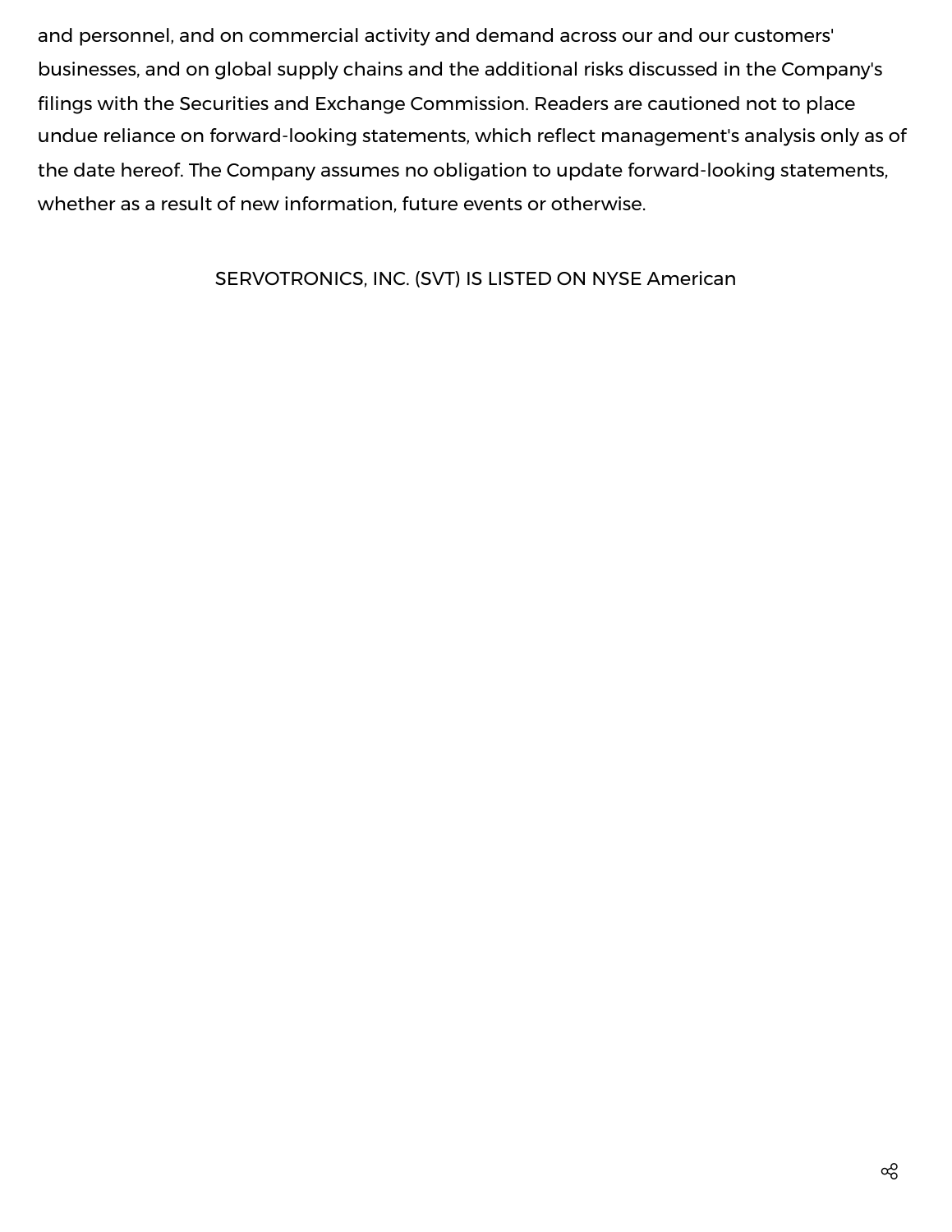#### **SERVOTRONICS, INC. AND SUBSIDIARIES**

#### **CONSOLIDATED BALANCE SHEETS**

#### (\$000's omitted except share and per share data)

|                                                                                                             | December 31, | December 31, |                    |  |
|-------------------------------------------------------------------------------------------------------------|--------------|--------------|--------------------|--|
|                                                                                                             | 2021         |              | 2020               |  |
| <b>Current assets:</b>                                                                                      |              |              |                    |  |
| Cash                                                                                                        | \$<br>9,546  | \$           | 5,935              |  |
| Accounts receivable, net                                                                                    | 7,198        |              | 7,636              |  |
| Inventories, net                                                                                            | 20,132       |              | 23,406             |  |
| Prepaid income taxes                                                                                        | 792          |              | 483                |  |
| Other current assets                                                                                        | 647          |              | 383                |  |
| Total current assets                                                                                        | 38,315       |              | 37,843             |  |
| Property, plant and equipment, net                                                                          | 10,557       |              | 12,017             |  |
| Deferred income taxes                                                                                       | 900          |              | 137                |  |
| Other non-current assets                                                                                    | 321          |              | 331                |  |
| <b>Total Assets</b>                                                                                         | \$<br>50,093 | \$           | 50,328             |  |
| <b>Liabilities and Shareholders' Equity</b>                                                                 |              |              |                    |  |
| <b>Current liabilities:</b>                                                                                 |              |              |                    |  |
| Current portion of long-term debt                                                                           | \$           | \$           | 2,334              |  |
| Current portion of equipment financing and finance leases                                                   | 276          |              | 301                |  |
| Dividend payable                                                                                            |              |              | 12                 |  |
| Accounts payable                                                                                            | 663          |              | 1,599              |  |
| Accrued employee compensation and benefits costs                                                            | 1,759        |              | 1,649              |  |
| Current portion of post retirement obligation                                                               | 136          |              |                    |  |
| Other accrued liabilities                                                                                   | 1,414        |              | 874                |  |
| Total current liabilities                                                                                   | 4,248        |              | 6,769              |  |
| Long-term debt                                                                                              | 4,750        |              | 7,293              |  |
| Post retirement obligation                                                                                  | 5,729        |              | 2,529              |  |
| Shareholders' equity:                                                                                       |              |              |                    |  |
| Common stock, par value \$0.20; authorized 4,000,000 shares; issued 2,614,506 shares; outstanding 2,435,032 |              |              |                    |  |
| (2,416,683 - 2020) shares                                                                                   | 523          |              | 523                |  |
| Capital in excess of par value                                                                              | 14,500       |              | 14,481             |  |
| Retained earnings                                                                                           | 25,858       |              | 21,803             |  |
| Accumulated other comprehensive loss                                                                        | (3,908)      |              | (1, 356)           |  |
| Employee stock ownership trust commitment                                                                   | (258)        |              | (359)              |  |
| Treasury stock, at cost 122,839 (126,079 - 2020) shares                                                     | (1, 349)     |              | (1,355)            |  |
| Total shareholders' equity                                                                                  | 35,366       |              | $\frac{1}{33,737}$ |  |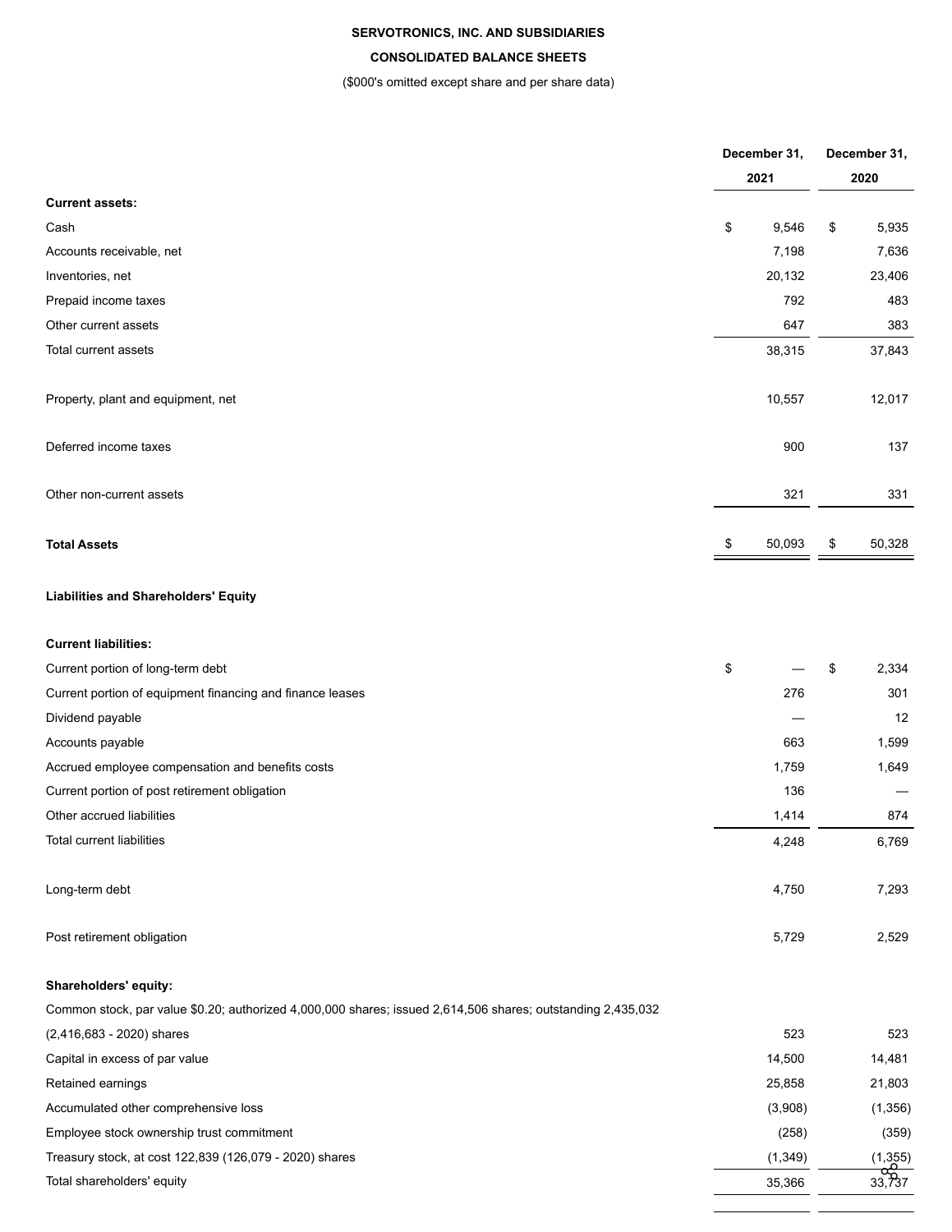#### **SERVOTRONICS, INC. AND SUBSIDIARIES**

#### **CONSOLIDATED STATEMENTS OF OPERATIONS**

(\$000's omitted except per share data)

|                                                                 | <b>Years Ended</b> |              |              |        |  |  |  |  |  |  |
|-----------------------------------------------------------------|--------------------|--------------|--------------|--------|--|--|--|--|--|--|
|                                                                 |                    | December 31, | December 31, |        |  |  |  |  |  |  |
|                                                                 |                    | 2021         | 2020         |        |  |  |  |  |  |  |
| Revenue                                                         | \$                 | 40,558       | \$           | 49,844 |  |  |  |  |  |  |
| <b>Costs and expenses:</b>                                      |                    |              |              |        |  |  |  |  |  |  |
| Costs of goods sold, inclusive of depreciation and amortization |                    | 34,570       |              | 41,604 |  |  |  |  |  |  |
| Gross margin                                                    |                    | 5,988        |              | 8,240  |  |  |  |  |  |  |
| <b>Operating expenses:</b>                                      |                    |              |              |        |  |  |  |  |  |  |
| Selling, general and administrative                             |                    | 9,423        |              | 7,998  |  |  |  |  |  |  |
| Legal settlement awards                                         |                    | 1,890        |              |        |  |  |  |  |  |  |
| Total operating expenses                                        |                    | 11,313       |              | 7,998  |  |  |  |  |  |  |
| Operating (loss)/income                                         |                    | (5, 325)     |              | 242    |  |  |  |  |  |  |
| Other income/(expense):                                         |                    |              |              |        |  |  |  |  |  |  |
| Employee retention credit (ERC)                                 |                    | 5,622        |              |        |  |  |  |  |  |  |
| Paycheck Protection Program loan forgiveness                    |                    | 4,000        |              |        |  |  |  |  |  |  |
| Loss on sale of equipment                                       |                    | (98)         |              |        |  |  |  |  |  |  |
| Interest expense, net                                           |                    | (187)        |              | (180)  |  |  |  |  |  |  |
| Total other income/(expense)                                    |                    | 9,337        |              | (180)  |  |  |  |  |  |  |
| Income before income tax provision                              |                    | 4,012        |              | 62     |  |  |  |  |  |  |
| Income tax benefit                                              |                    | (43)         |              | (38)   |  |  |  |  |  |  |
| Net income                                                      | \$                 | 4,055        | \$           | 100    |  |  |  |  |  |  |
| Income per share:                                               |                    |              |              |        |  |  |  |  |  |  |
| Basic                                                           |                    |              |              |        |  |  |  |  |  |  |
| Net income per share                                            | \$                 | 1.68         | \$           | 0.04   |  |  |  |  |  |  |
| <b>Diluted</b>                                                  |                    |              |              |        |  |  |  |  |  |  |
| Net income per share                                            | \$                 | 1.68         | \$           | 0.04   |  |  |  |  |  |  |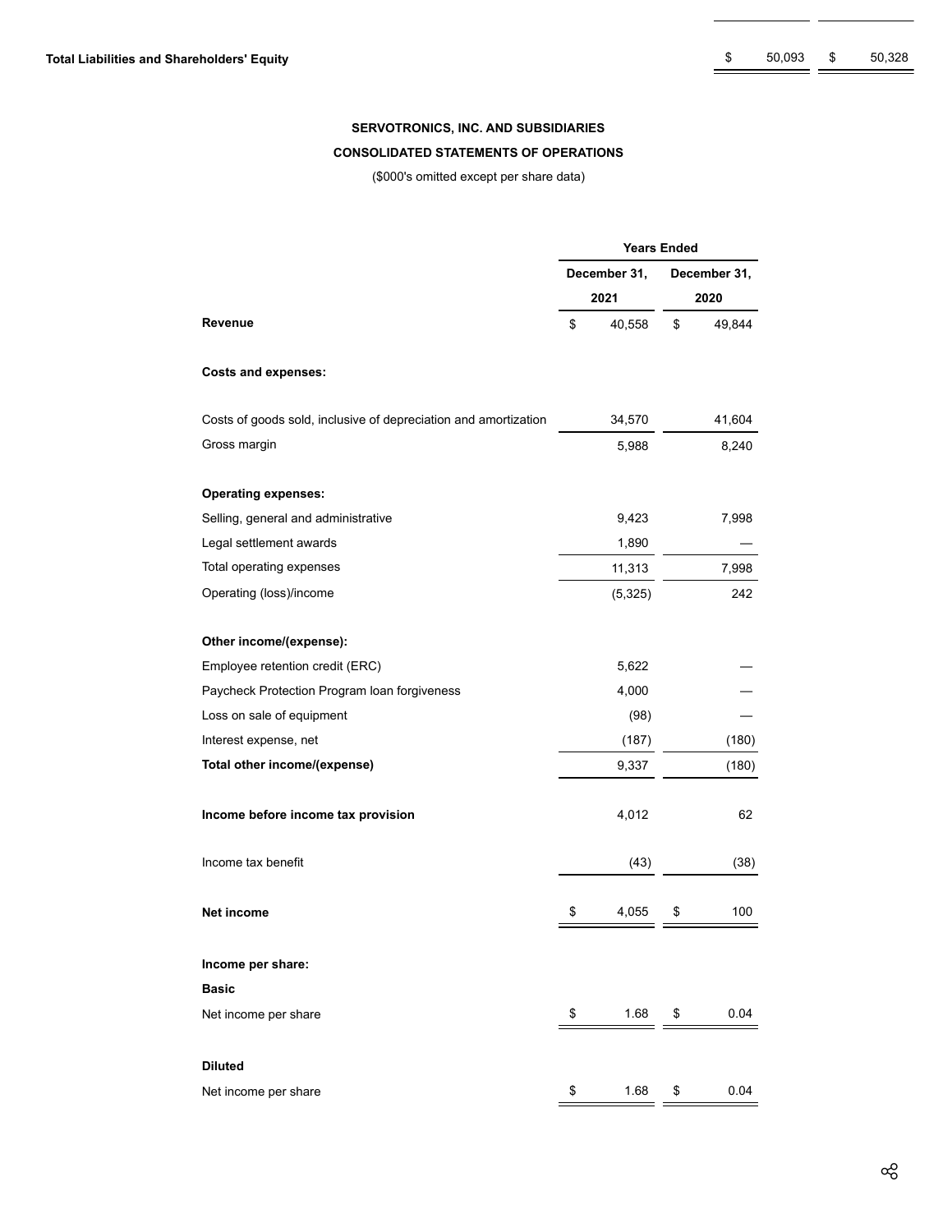# **SERVOTRONICS, INC. AND SUBSIDIARIES**

# **CONSOLIDATED STATEMENTS OF CASH FLOWS**

(\$000's omitted)

|                                                                               | <b>Years Ended</b> |              |  |  |  |  |  |
|-------------------------------------------------------------------------------|--------------------|--------------|--|--|--|--|--|
|                                                                               | December 31,       | December 31, |  |  |  |  |  |
|                                                                               | 2021               | 2020         |  |  |  |  |  |
| Cash flows related to operating activities:                                   |                    |              |  |  |  |  |  |
| Net Income                                                                    | \$<br>4,055        | \$<br>100    |  |  |  |  |  |
| Adjustments to reconcile net income to cash provided by operating activities: |                    |              |  |  |  |  |  |
| Paycheck Protection loan forgiveness                                          | (4,000)            |              |  |  |  |  |  |
| Depreciation and amortization                                                 | 1,368              | 1,442        |  |  |  |  |  |
| Loss/(Gain) on disposal of property                                           | 98                 | (1)          |  |  |  |  |  |
| Stock based compensation                                                      | 106                | 339          |  |  |  |  |  |
| (Decrease) in allowance for doubtful accounts                                 | (57)               | (149)        |  |  |  |  |  |
| Increase in inventory reserve                                                 | 22                 | 283          |  |  |  |  |  |
| Increase/(Decrease) in warranty reserve                                       | 129                | (38)         |  |  |  |  |  |
| Deferred income taxes                                                         | (84)               | (30)         |  |  |  |  |  |
| Change in assets and liabilities:                                             |                    |              |  |  |  |  |  |
| Accounts receivable                                                           | 495                | 5,696        |  |  |  |  |  |
| Inventories                                                                   | 3,252              | (3,538)      |  |  |  |  |  |
| Prepaid income taxes                                                          | (309)              | (67)         |  |  |  |  |  |
| Other current assets                                                          | (264)              | 139          |  |  |  |  |  |
| Accounts payable                                                              | (948)              | (2,859)      |  |  |  |  |  |
| Accrued employee compensation and benefit costs                               | 110                | (634)        |  |  |  |  |  |
| Other accrued liabilities                                                     | 412                | (126)        |  |  |  |  |  |
| Post retirement obligation                                                    | 105                | 168          |  |  |  |  |  |
| Employee stock ownership trust payment                                        | 101                | 101          |  |  |  |  |  |
|                                                                               |                    |              |  |  |  |  |  |
| Net cash provided by operating activities                                     | 4,591              | 826          |  |  |  |  |  |
| Cash flows related to investing activities:                                   |                    |              |  |  |  |  |  |
| Capital expenditures - property, plant and equipment                          | (267)              | (729)        |  |  |  |  |  |
| Proceeds from sale of assets                                                  | 270                |              |  |  |  |  |  |
| Net cash provided (used) by investing activities                              | 3                  | (729)        |  |  |  |  |  |
| Cash flows related to financing activities:                                   |                    |              |  |  |  |  |  |
| Principal payments on long-term debt                                          | (1, 334)           | (547)        |  |  |  |  |  |
| Principal payments on equipment financing lease obligations                   | (452)              | (294)        |  |  |  |  |  |
| Proceeds from equipment note and equipment financing lease                    | 384                |              |  |  |  |  |  |
| Proceeds from line of credit                                                  | 500                | 750          |  |  |  |  |  |
| Purchase of treasury shares                                                   | (81)               | (100)        |  |  |  |  |  |
| Proceeds from paycheck protection program                                     |                    | 4,000        |  |  |  |  |  |
| Net cash (used) provided by financing activities                              | (983)              | 3,809        |  |  |  |  |  |
|                                                                               |                    |              |  |  |  |  |  |